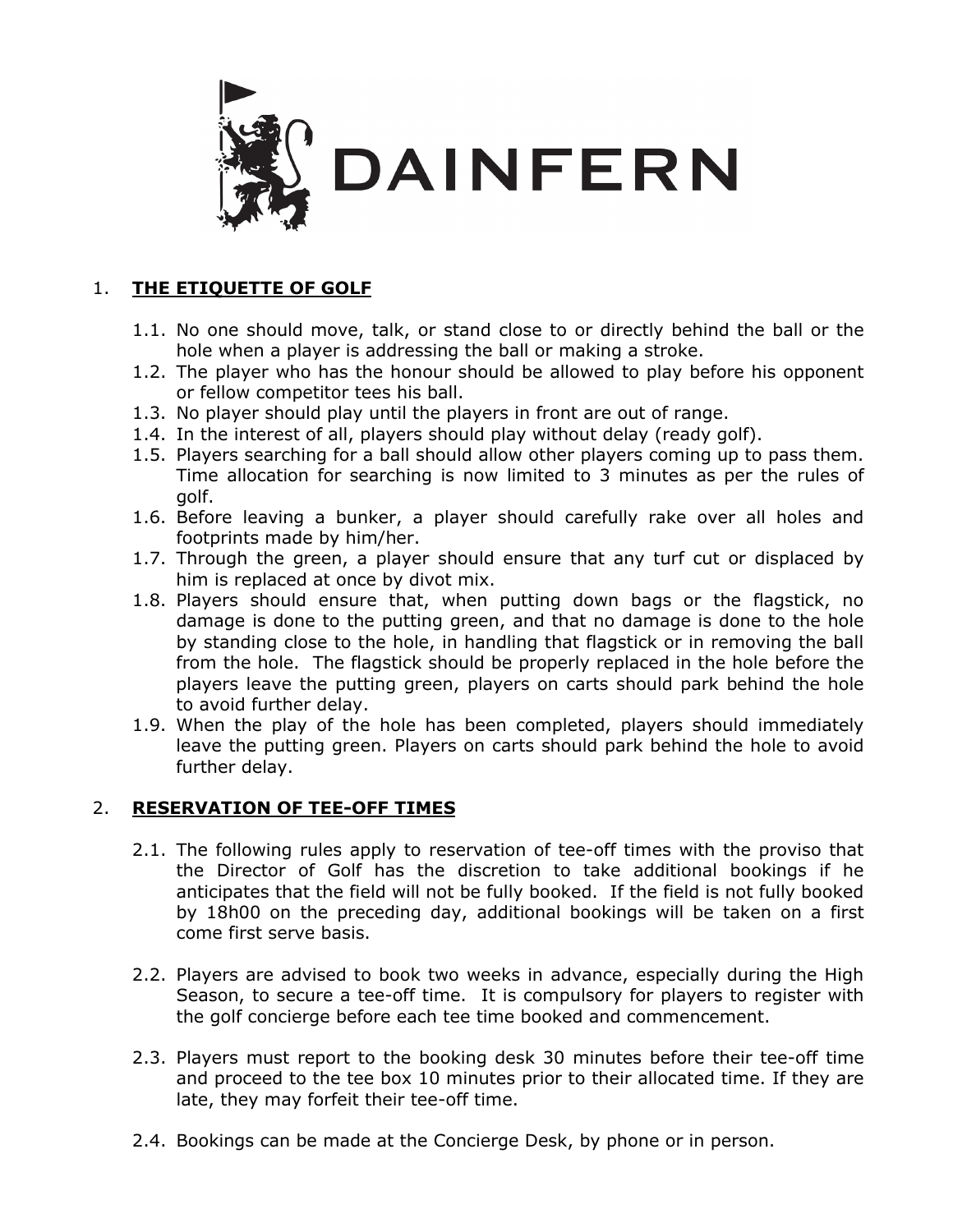- 2.5. Time sheets will show what block bookings have been reserved for corporate golf days or club events. No corporate days will be allowed on a Saturday or Sunday morning. Corporate days are reserved for Tuesdays and Thursday or at the discretion of the Director of Golf.
- 2.6. Time sheets will indicate what competition is on a Saturday. All players are required to enter the competition on a Wednesday and Friday afternoon, Saturday morning and Saturday afternoon. All competitions are compulsory.
- 2.7. **Cancellations will only be accepted up to 48 hours prior to tee-off time. Failure to cancel in this way will result in visitors' fees being charged to those members and their visitors and payable by members whether or not they have a playing card.**

### 3. **ENTERING THE TIME SHEET**

- 3.1. Two names must be entered in the first two places of a four-ball slot followed by indicators to show whether they are arranging for the other two players,  $+$ 2, or are asking the Club to find two players, (2), to make up the four-ball.
- 3.2. Maximum visitors allowed / permitted is two per four-ball on Fridays, one per four-ball on Saturdays, two per four-ball on Sundays and three per four-ball at other times unless the field is limited to Members Only. Members must also enter their membership numbers on the timesheet.
- 3.3. Single players for whom the Club cannot immediately find a vacancy in a fourball should enter their names on the waiting list. As places become available, the people on the waiting list will be entered one by one by drawing from the top of the waiting list and working downwards. Existing two and three-balls on the time sheet may not pick and choose who they will have on the waiting list.

However, booking staff at the Concierge Desk will try to match them with similar handicapped players from the waiting list. Bear in mind that a 24 handicapped member has as much right to his golf as a player with a scratch handicap.

3.4. The first name on the time sheet in a four-ball is responsible for that four-ball reporting to the tee ten minutes prior to their tee-off time and ensuring that the four-ball keeps up with the four-ball ahead. Course Marshalls may insist on skipping a hole to catch up lost time.

#### 4. **SPEED OF PLAY**

- 4.1. Players are to always keep up with the players ahead and in the interest of all players should play without delay.
- 4.2. If a four-ball falls a hole behind, they will be warned by the Course Marshall and upon a second warning, a 2 Stroke penalty may be imposed or skip a hole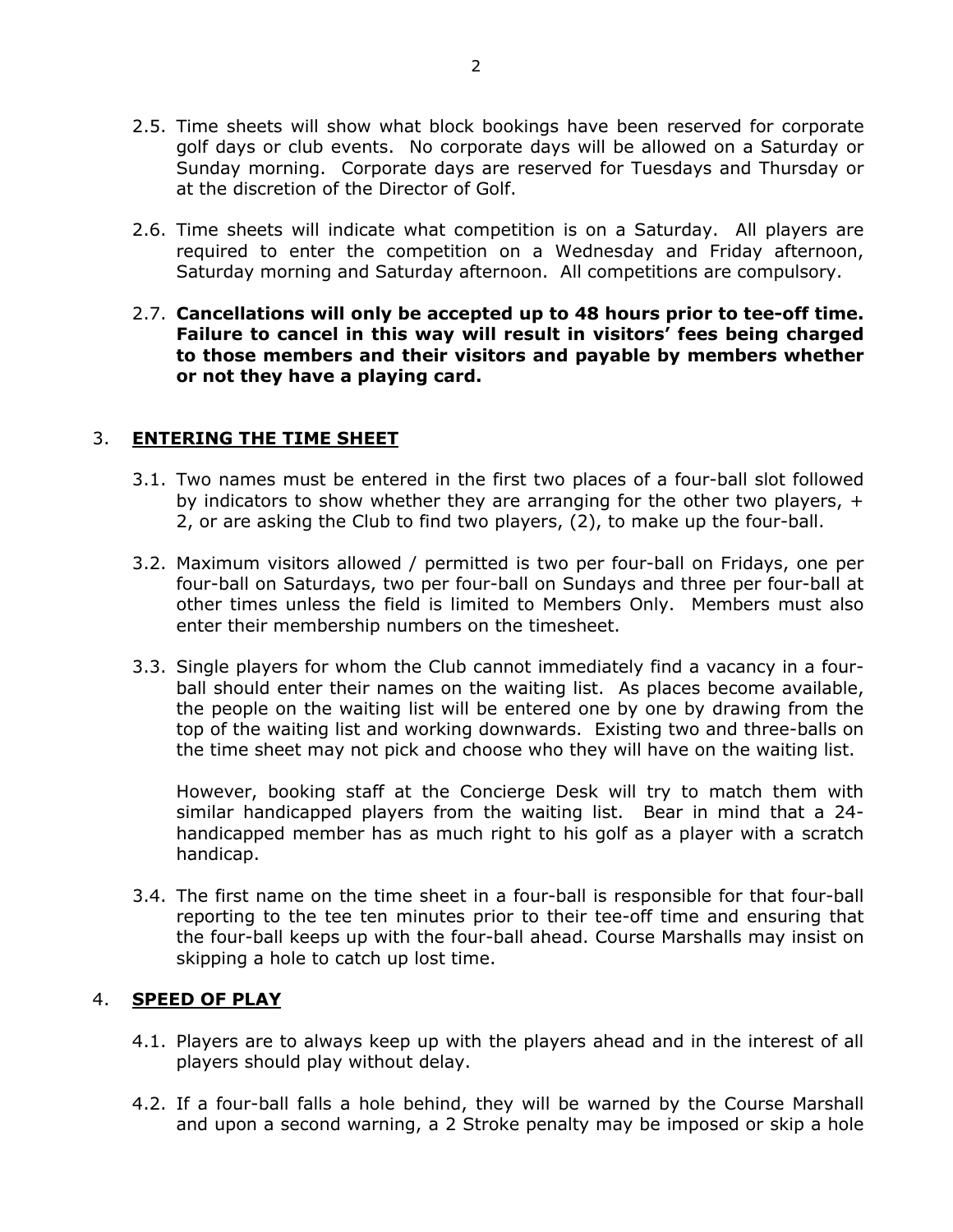to catch up on lost time. Failure to assist with this, golfers may be requested to leave the golf course.

- 4.3. Unless playing in a medal competition round any player must pick up his / her ball when they can no longer score.
- 4.4. Players must always endeavour to keep up with the players in front of them. Marshals are there to control slow play and players are asked to adhere to their requests. Abuse of Marshals and starters will not be tolerated.
- 4.5. The recommended time for 9 holes is 2 hours and 5 minutes with 10 minutes maximum in Halfway House.

### 5. **COMPETITIONS**

- 5.1. Scorecards must be handed in at the Score Box on the concierge desk directly after the completion of play. No late scorecards will be accepted for competition purposes.
- 5.2. Competition scorecards must be correctly completed and signed by both player and marker, otherwise the player will be disqualified.
- 5.3. In the event of a tie, a count out will take place to determine the winner in the following manner:

Best back 9 holes, the front 9 holes, best last 6 holes, best last 3 holes and then from 18 backwards until a winner is found.

### 6. **ACCESS TO THE GOLF COURSE**

- 6.1. No person may play golf on the Golf Course without the approval of the Golf Director or Concierge Desk.
- 6.2. Persons entering the Golf Course do so at their own risk.
- 6.3. You are reminded that it is compulsory to register with the Concierge Desk before commencement of play.
- 6.4. Any players caught on the course will be removed from the course and issued a fine.

### 7. **LATE ARRIVAL**

7.1. Players arriving on the tee after their tee-off time will, where practical, must play at the back of the field. If this is not practical (especially in the Saturday morning field), then the booking staff will endeavour to find them a vacant slot. If a slot cannot be allocated to them, they will be unable to play and will be liable for the green fees for themselves and their guests, where relevant.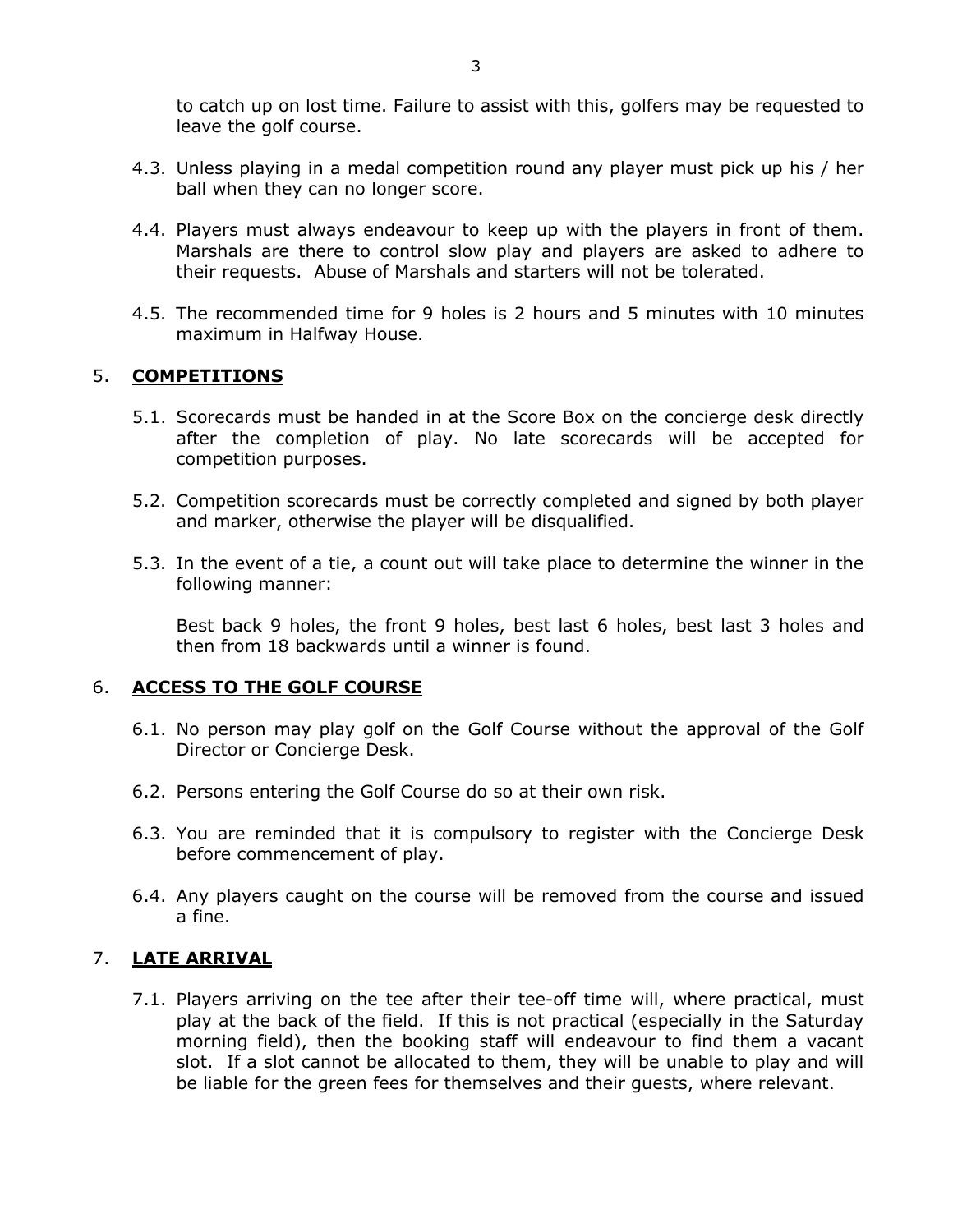### 8. **NO SHOWS**

- 8.1. A member who books a time for himself and guests and then does not arrive will be obligated to pay visitors fees and management reserves the right to charge green fees to the offending member's account. Cancellations are accepted at the Concierge Desk up to 48 hours prior to tee-off times. When members cancel, it will be recorded in a cancellation register and given a cancellation number.
- 8.2. In the event of a no show in a betterball competition, the lowest handicapped player shall be deemed as the "ghost player".

### 9. **WHO MAY PLAY AND WHEN?**

All members of Dainfern Country Club Golf Section may play as follows: -

| 9.1.<br>9.2. | Mondays<br>Tuesdays - Fridays | Course closed for maintenance.<br>There will be a standard block booking for the<br>ladies on Tuesday and Friday mornings.<br>Wednesday afternoons is reserved for the Golf<br>Pro Shop and all bookings are to be made with<br>the golf concierge desk.<br>Friday afternoon's competition is reserved for<br>Members and guests. |
|--------------|-------------------------------|-----------------------------------------------------------------------------------------------------------------------------------------------------------------------------------------------------------------------------------------------------------------------------------------------------------------------------------|
| 9.3.         | Saturday                      | Except where competitions are for Members Only,<br>one member in the fourball may invite a guest to<br>play on the Saturday. There will be a maximum<br>of one guest per four-ball, unless arranged with<br>the Director of Golf.                                                                                                 |
| 9.4.         | Sunday                        | As with Saturdays, except that a maximum of two<br>quests per four-ball are permitted.                                                                                                                                                                                                                                            |
|              |                               | Sundays are popular for mixed and family golf.<br>The Mixed Open is organised by the Ladies<br>Committee and the dates are posted on the<br>notice boards at the Clubhouse.                                                                                                                                                       |
|              |                               | If there is not a fully booked field by 12h00 on<br>any given day, the Golf Director has the<br>discretion to allow non-members to play.                                                                                                                                                                                          |

### **GOLF CLUB REGULATIONS**

The regulations governing behaviour of Members and their guests in the Clubhouse environs and on the course are as follows: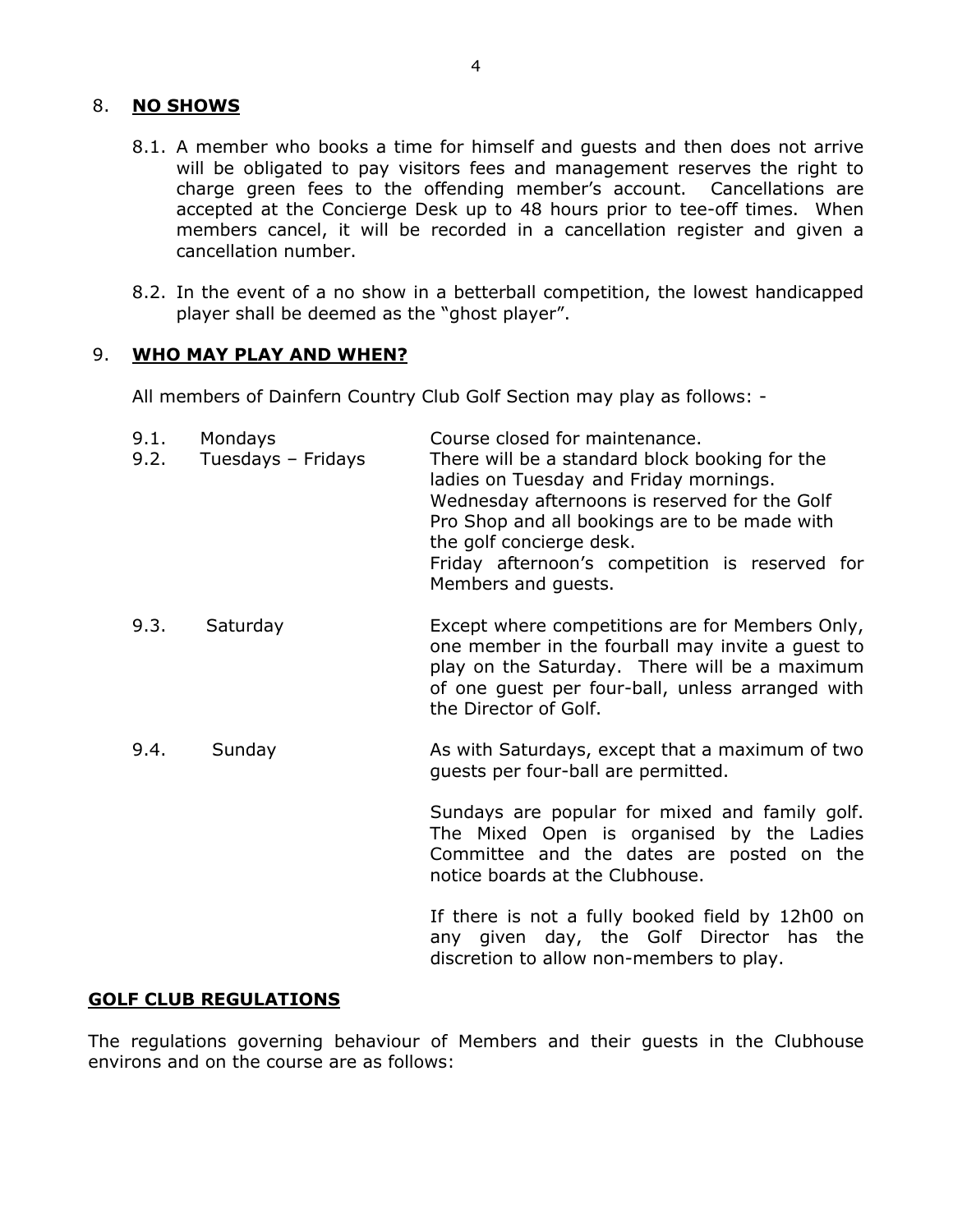## 1. **DRESS CODE**

The Dainfern Country Club (DCC) has established a dress code which conforms to a residential estate as opposed to a traditional golf club. However, even when attire is casual, members and guests are requested to always be neat and presentable. Extremes in casual dress cannot be condoned. The enjoyment of the facilities and the ambiance of the Club are of paramount importance to the members. The DCC general committee and management accordingly reserve the right to decide whether dress is appropriate or not.

Not permitted on golf course / practice areas not permitted in clubhouse

- \* metal spikes or running shoes \* beach thongs / slip-ons
- \* sleeveless or collarless shirts \* beachwear / swimwear or t- shirts  $\bullet$  jogging gear
- \* denim shorts, denim trousers, \* sleeveless tops or vests
- \* brash advertising / slogans

- 
- 
- 
- 
- running shorts, rugby shorts,  $*$  drawstring trousers/shorts
- 
- \* smart casual attire in the restaurant and function rooms after 19h00

Kindly help us to maintain a standard of dress which is appropriate to South Africa's premier residential estate.

#### Note:

- \* The clubhouse is a smoke free area
- \* Children under the age of 12 years must be accompanied by an adult when in the clubhouse

Patrons' co-operation is appreciated.

### 2. **CELL PHONES**

Cell phones are not permitted to be used on the Golf Course. (Exceptions can be made for members of the medical profession in consultation with the Golf Director), or in the event of using the Score Capture scoring system for competitions.

### 3. **COMPLAINTS**

Complaints of a disciplinary nature between members are to be made in writing to the Golf Director who will refer them to the Golf Committee. Complaints and complainees may be asked to present themselves to a meeting of the Golf Committee's Disciplinary Committee, whose decision will be final. In addition, the Golf Committee may summon any member for a breach of Club discipline whether or not a complaint has been laid by a fellow member. Such breaches can include improper dress, foul language, misbehaviour on the course, abuse towards staff and course marshals and persistent slow play (nine holes should be played in two hours, five minutes or less).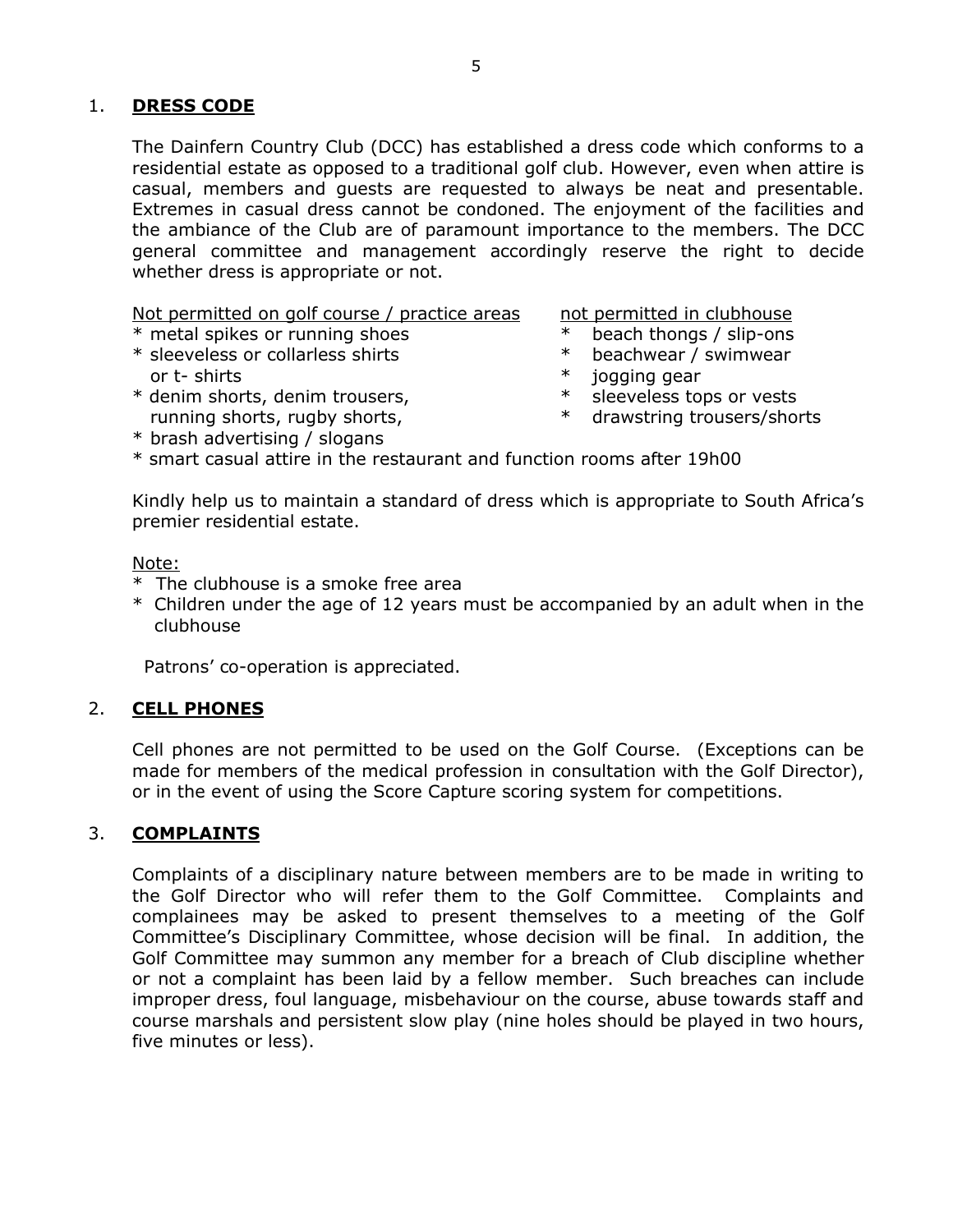## 4. **GUESTS**

Members are responsible for their guests and their guests' behaviour at all times.

## 5. **SCORES**

All Dainfern Golfing members are expected to record all their scores for handicap purposes whether played at Dainfern Country Club or elsewhere in the RSA. Rounds registered at Dainfern Country Club and for which no score is subsequently returned will attract a score for handicap purposes. A member has 24 hours in which to enter a score and must be entered before the next day if playing on consecutive days.

## 6. **GOLF CARTS**

Golf carts may be booked through the Concierge Desk. No unlicensed driver will be allowed to drive on the golf course or any part of the Estate. All carts must stay on the cart paths and, where possible, avoid driving on the fairway. Carts may not go further than the white rope and, under no circumstances, are carts allowed around the greens. Carts must remain at a distance of 20m from all tees and greens.

## 7. **RAIN SHELTERS**

Rain Shelters are provided for members and their guests, including caddies, and any person who might be on the golf course e.g., Residents. Rain Shelters are situated at the  $4<sup>th</sup>$ ,  $6<sup>th</sup>$ , 13<sup>th,</sup> and 16<sup>th</sup> holes.

## 8. **LIGHTNING**

When play is suspended by the Director of Golf or Club Manager, if the players in a match or group are between the play of two holes, they shall not resume play until the Director of Golf or Club Manager has ordered a resumption of play. If the players are in the process of playing a hole, the players must mark their balls (See Rule 6.8. of the Royal and Ancient Golf Rules) and may only continue play after the Golf Director or Club Manager has ordered so.

One long siren indicates players to discontinue play – two short sirens indicate resumption of play. If a player fails to discontinue play immediately, he shall be disqualified, and disciplinary action will be instituted. Three sirens indicate the closure of the course.

## 9. **HANDICAPS**

- 9.1. All members must be sure that they are aware of the methods of "adjusting" their score at each hole where more than par is scored. A member transferring from another club may bring his / her last 3 scores across with him (letter from previous club).
- 9.2. Handicapped members who, through illness, etc have been off golf for an extended period may apply to the Golf Committee for a review upwards of their existing handicap.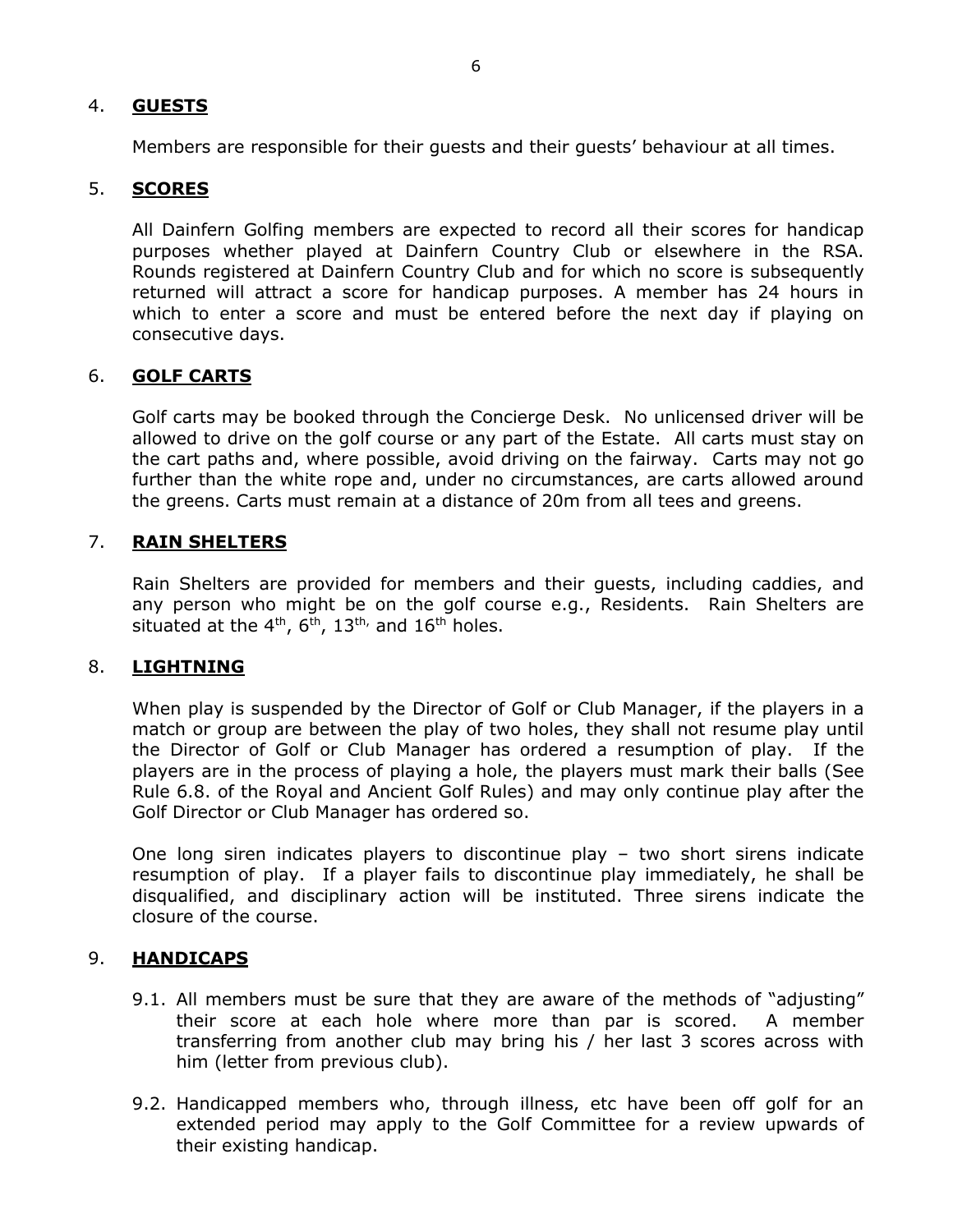- 9.3. The Golf Committee always reserves the right to adjust handicaps of individual members if, in its opinion, the member standard of play varies considerably with the handicap recorded on the computer.
- 9.4. All rounds in the RSA must be recorded. Away games should be recorded either through the Handicap terminal at the course played, or otherwise recorded at Dainfern's computer as soon as possible.
- 9.5. Only scorecards with the markers signature will be accepted by the Golf Staff for competitions to enter scores.

#### 10. **LOCAL RULES**

See the Notice Board next to the Golf Concierge Desk.

### 11. **CADDIES**

Caddies must only be engaged through the Golf Concierge Desk and the Caddy Master. Notices on the Notice Board next to the Golf Concierge Desk indicate the minimum caddy fee currently applicable. Caddies could face a one-month's suspension if training sessions are not attended.

#### 12. **DRIVING RANGE**

The Driving Range is available on a first come first serve basis.

The teaching professional has priority at any time on a maximum of two positions on the Driving Range. Golfers using the Driving Range should take particular care, or cease practising temporarily, when staff are on the range collecting balls.

The lightening siren also applies to golfers who are practising on the Driving Range and Putting Greens.

Long hitters are requested to desist from using any woods or long irons.

#### 13. **SANDBAGS**

It is compulsory that all players take sandbags with them and fill in any fairway divots made during play. It is compulsory for all caddies to carry a sandbag.

### 14. **BUNKER RAKES**

It is the player's responsibility to ensure that the bunkers are raked properly after playing out of them and bunker rakes must be replaced outside the bunker after the bunker has been raked.

### 15. **LITTER**

An adequate number of bins are provided for litter on the course. Should any of these be full or missing for any reason, players are asked to retain their litter for